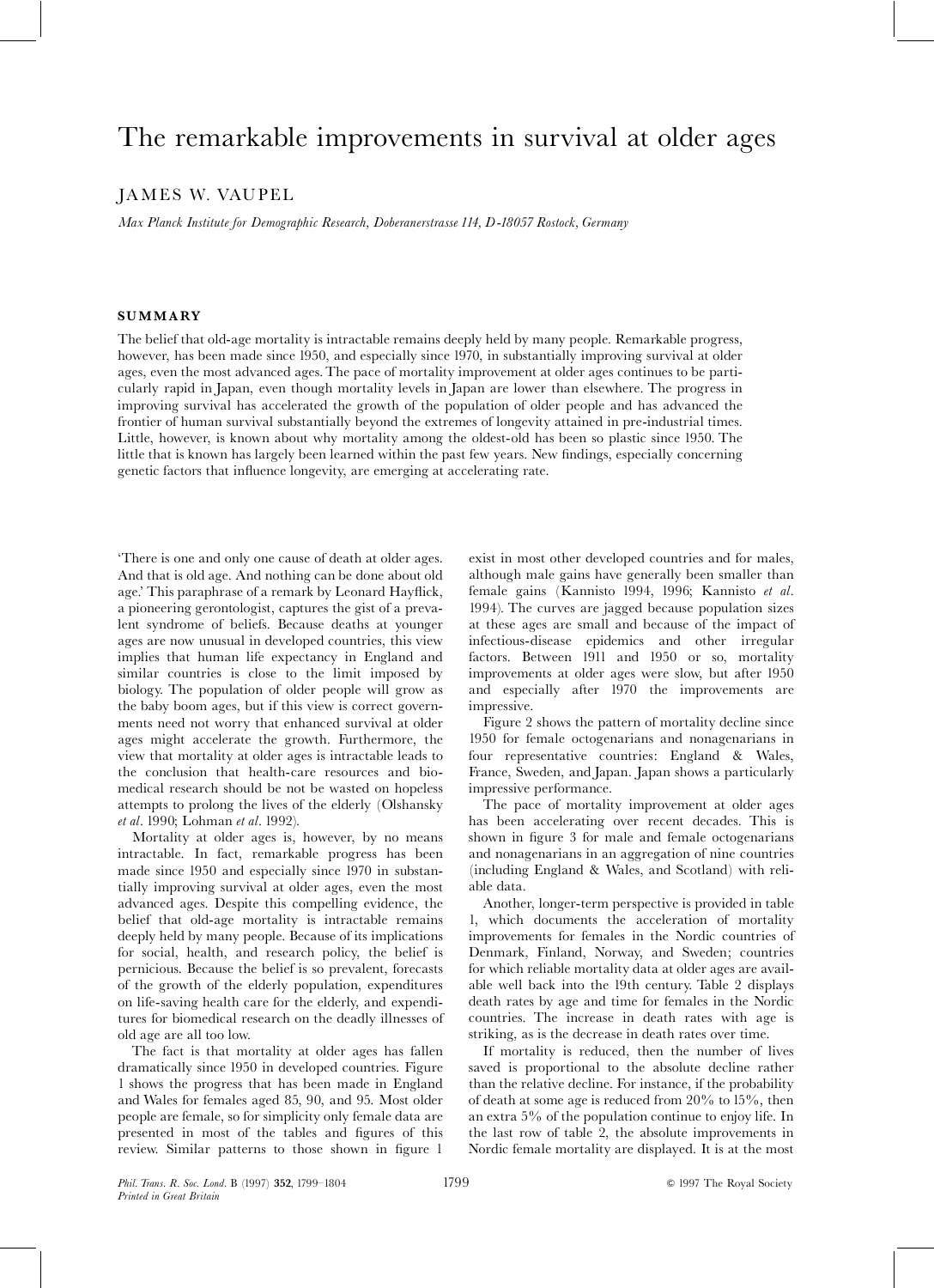

Figure 1. Improvements in mortality from 1911-1991 in England & Wales for females aged 85, 90, and 95. Source: compiled by author from data in the Kannisto-Thatcher oldest-old database, Odense University, Odense, Denmark.



Figure 2. Mortality reductions since 1950 for female octogenarians and nonagenarians in England & Wales, France, Sweden, and Japan. Source: compiled by author from data in the Kannisto-Thatcher oldest-old database, Odense University, Odense, Denmark.

advanced ages that the most lifesaving has occurred. On second thought, this may not seem so surprising because it is at the older ages that death rates are very high. Moreover, lives saved at the highest ages are



Figure 3. Average annual improvement in mortality between successive ten-year periods, for male and female octogenarians and nonagenarians, in an aggregation of nine countries. Source: compiled by author from data in the Kannisto^Thatcher oldest-old database, Odense University, Odense, Denmark. The nine countries are Austria, Belgium, England & Wales, France, West Germany, Japan, Scotland, Sweden, and Switzerland. The last point on the curves gives the rate of improvement between 1972^1981 and 1982^1991.

Table 1. Average annual rates of improvement in female mortality (in %) for aggregation of Denmark, Finland, Norway and Sweden, for sexagenarians, septuagenarians, octogenarians, and nonagenarians, over successive periods 20 years apart

(Source: calculations from death counts and population counts in the Odense archive of population data on aging (Kannisto 1994). See Kannisto et al. (1994) for a description of how average annual rates of improvement are calculated.)

| time period                                                              | age category             |                          |                          |                          |  |
|--------------------------------------------------------------------------|--------------------------|--------------------------|--------------------------|--------------------------|--|
|                                                                          | 60s                      | 70s                      | 80s                      | 90s                      |  |
| $1900s - 1920s$<br>$1920s - 1940s$<br>$1940s - 1960s$<br>$1960s - 1980s$ | 0.3<br>0.7<br>1.7<br>1.5 | 0.2<br>0.4<br>1.0<br>2.1 | 0.1<br>0.2<br>0.6<br>1.7 | 0.0<br>0.0<br>0.5<br>1.2 |  |

generally not extended for more than a few years. Nonetheless, the large absolute reductions in mortality among centenarians and nonagenarians is a remarkable achievement, at sharp variance with the view that old-age mortality is intractable.

If death rates at older ages were approaching a biological limit, then it might be expected that improvements in countries with the lowest death rates would tend to be slower than in countries with death rates further away from the irreducible minimum. As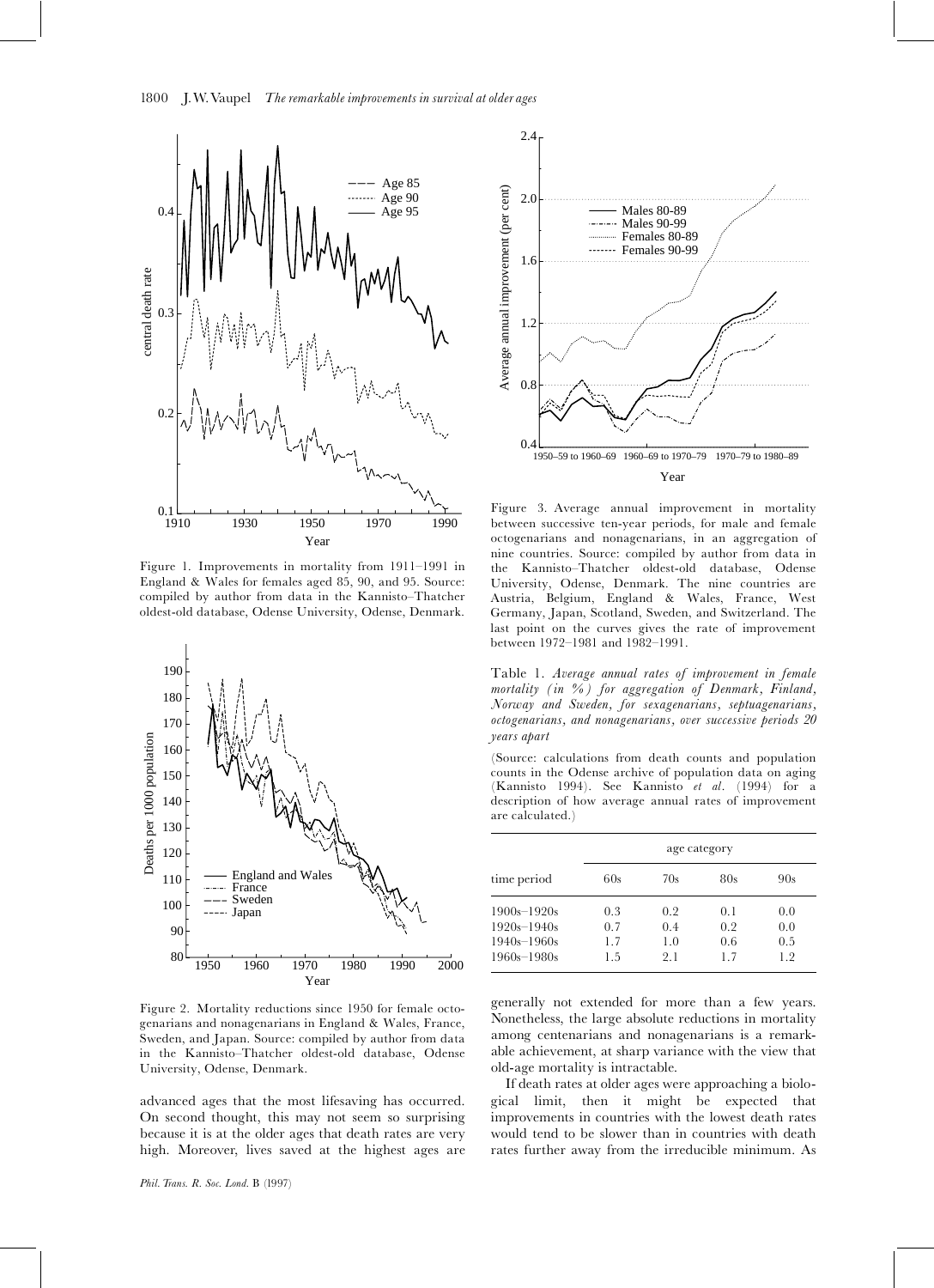Table 2. Female central death rates (in  $\%$ ) for aggregation of Denmark, Finland, Norway, and Sweden, for sexagenarians, septuagenarians, octogenarians, nonagenarians, and centenarians, in two periods, 1930-1949 and 1989-1993

(Source: calculations from death counts and population counts in the Odense archive of population data on aging (Kannisto 1994). See Kannisto et al. (1994) for a description of how average annual rates of improvement are calculated.)

| time period                      | age category      |                   |                    |                      |                      |  |
|----------------------------------|-------------------|-------------------|--------------------|----------------------|----------------------|--|
|                                  | 60s               | 70s               | 80s                | 90s                  | 100s                 |  |
| 1930-1949<br>1989-1993<br>change | 2.4<br>1.1<br>1.3 | 6.4<br>3.1<br>3.3 | 16.1<br>9.1<br>7.0 | 33.9<br>23.4<br>10.5 | 70.1<br>48.5<br>21.6 |  |

illustrated in ¢gure 4, however, there is no correlation, either for males or for females, between levels of mortality and rates of mortality improvement. Furthermore, males suffer higher mortality than females, but rates of improvements for females are higher than for males. Figure 4 only shows a few countries, but examination of many more countries yields the same result (Kannisto et al. 1994).

Much of the data used in the tables and figures so far comes from a database developed and compiled by Vaino Kannisto and Roger Thatcher (Kannisto 1994, 1996; Kannisto et al. 1994). This database includes most of the developed countries of the world, but not the United States. Until recently, demographers have been very wary of using U.S. mortality data at older ages because of concerns about the validity of agereporting. New data sources, carefully checked by meticulous analysts, now permit accurate estimation of U.S. death rates, at least up to ages in the late 90s for the white population (Kestenbaum 1992; Shrestha & Preston 1995; Manton & Vaupel 1995).

Figure 5 compares some of these estimates with estimates for England & Wales and Sweden. The corresponding trajectories for France and Japan are very close to the Swedish curve. Two age-trajectories of white female mortality are shown for the United States, one for people from the Upper Midwest states of Minnesota and North and South Dakota (which is an area of exceptionally low mortality), and the other for people from the Deep South states of Arkansas, Louisiana, Mississippi, and Alabama (an area of relatively high mortality and an area in which agemisreporting might be particularly prevalent). Death rates in the Deep South remain above those in the Upper Midwest up to the late 90s: this suggests that the data may be reasonably reliable.

In both regions of the United States mortality is substantially lower than mortality in Western Europe and Japan. At age 90, for instance, death rates in Europe and Japan are almost 50% higher than in the Upper Midwest region of the U.S., 0.19 versus 0.13, and about 20% higher than in the Deep South region. This is remarkable because mortality before age 65 or 70 is substantially higher in the U.S. than in Western



Figure 4. Average death rate in the 1970s compared with average annual improvement in mortality from the 1970s to the 1980s, for males and females, and for ages 80^99 combined. Note: f and m stand for female and male. The capital letters represent countries as follows: A, Austria; Ew, England & Wales; F, France; Ir, Ireland; J, Japan; S, Sweden; and Sc, Scotland. Source: compiled by author from data in the Kannisto-Thatcher oldest-old database, Odense University, Odense, Denmark.

Europe and Japan. Because the very old particularly benefit from medical care and salubrious behaviour, it is possible that the U.S. advantage stems from better health conditions for the elderly. In any case, the gap between the U.S. on the one hand, and Western Europe and Japan on the other, is further evidence for the plasticity of mortality at older ages.

Let me now turn to the impact of mortality reductions on the growth of the elderly population, starting with the population of centenarians. In developed countries the number of centenarians is increasing at an exceptionally rapid rate, about 8% per year on average. Demographers are used to population growths rates of around 1% per year or so; an 8% growth rate seems more like an inflation rate. In England & Wales, an average of 74 persons per year reached age 100 between 1911 and 1920; by 1990 the number of people celebrating their 100th birthday had increased to almost 2000, and in 1997 the number will be around 3000 (Vaupel & Jeune 1995).

The population of centenarians is growing, in part, because of the increase in births a century ago, the sharp decline in infant and childhood mortality, and the substantial decline in mortality at ages from childhood up to age 80. Demographic analysis demonstrates, however, that by far the most important factor in the explosion of the centenarian population—two or three times more important than all the other factors combined—has been the decline in mortality after age 80 (Vaupel & Jeune 1995).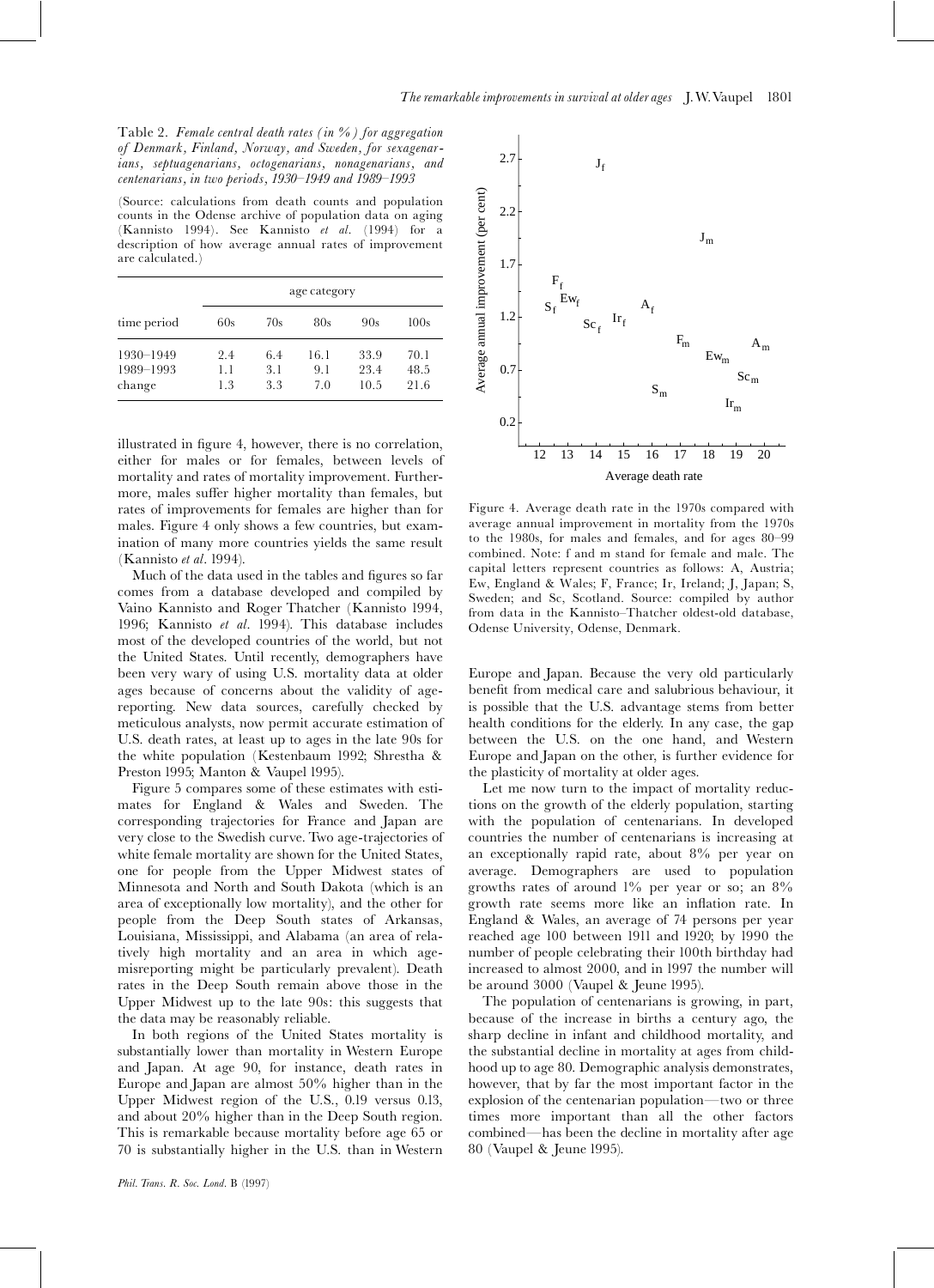

Figure 5. Mortality in England & Wales, Sweden, the United States, and two regions of the U.S.-the Upper Midwest and the Deep South—from age 80 to 99 in 1980-1989. Note: Mortality is measured by annual central death rates. For the U.S. the figures pertain to the white population. Source: for England & Wales and Sweden, compiled by author from data in the Kannisto^Thatcher oldest-old database, Odense University, Odense, Denmark. For the U.S. and the two U.S. regions, compiled by the author from data provided by the U.S. Social Security Administration. The Upper Midwest includes Minnesota and North and South Dakota. The Deep South includes Arkansas, Louisiana, Alabama, and Mississippi. People are classified by the region in which they were living when they received their social security numbers.

Increases in maximum human lifespans are also largely attributable to improvements in survival at the highest ages. Lundström (1995) carefully verified the ages of the oldest people who died in Sweden from 1860 through 1994. In the 30 years between 1860 and 1889, no one survived to age 106. Over successive decades, the maximum gradually rose, with the current Swedish record holder having died at age 112 in 1994. As argued by Jeune (1995), it is possible in Sweden (and other countries with modest populations) that no one attained the age 100 before 1800. There may have been a few scattered centenarians in earlier centuries, perhaps one per century somewhere or other in the world, perhaps even fewer (Wilmoth 1995), in contrast to the 100 000 centenarians who may be alive to welcome the year 2000 (Vaupel 1994). Wilmoth's (1995) analysis indicates that `there were almost certainly no true super-centenarians (individuals aged 110 or above) prior to the mortality decline of the past two or three centuries.' Research by Peter Laslett and colleagues suggests that the first reasonably

Phil. Trans. R. Soc. Lond. B (1997)

well-documented case of a super-centenarian is Katherine Plunket, who died at the age of 111 in 1932 (Jeune 1995). Jeanne Calment is the first carefully verified instance of a person reaching age  $120$  (Allard et al. 1994); she died at the age of 122 years and 5 months in August 1997.

Centenarians are still unusual and super-centenarians are a thousand-fold rarer, but these findings do illustrate the fact that mortality reduction can have major impacts on population growth at older ages and on extending the frontier of survival. The growth of the population of female octogenarians in England & Wales provides another telling example. The remaining life expectancy of 80-year-old females in England & Wales around 1950 was approximately six years. Currently the corresponding figure is about nine years, some 50% higher. As a result, the population of female octogenarians in England & Wales is roughly half again as big as it would have been if mortality after age 80 had remained at 1950 levels. Putting this in terms of population counts, more than a half million females age 80+ are alive today in England & Wales who would have been dead if mortality after age 80 had not been reduced.

The figure of nine years for the remaining life expectancy of 80-year-old females in England & Wales is an estimate for 1997, based on data from Kannisto (1996), not a precise figure but good enough for illustrative purposes. Change in life expectancy is often (but not always) serviceable as a rough indicator of the impact of mortality reductions on population size; the required calculations to produce a more exact estimate are fairly complicated. See Kannisto (1996) or Vaupel & Jeune (1995) for details. Kannisto's calculations indicate that mortality improvements after age 80 in England & Wales between 1960 and 1990 (rather than 1950 and 1997) increased the female population by 250 000 persons.

Table 3 provides information about the size of the older population of various countries, from age 60 and up, for both sexes combined. Estimates are also given for the size of these populations in 2025. The projections assume slow improvements in mortality, so I believe that the estimates for 2025 are likely to prove to be low. Nonetheless, the size of the older population shows substantial increases, not only in Europe, but in Japan, the U.S., China, and India as well.

This worldwide growth in the population of older people heightens interest in a fundamental question: why do some people die at 60, more (in most developed countries) at 80, and a few at 100? Why is the chance of dying at 80 rather than 60 increasing and the chance of dying at 100 rapidly increasing (albeit from a very low level)? How important are genetic versus environmental, behavioural, and medical factors in determining how long an individual will live?

It might be expected that the answers to these questions—and the determinants of longevity more generally—are well understood. The duration of life has captured the attention of many people for thousands of years. Lifespans can be readily measured. Huge arrays of vital-statistics data for humans are available for many countries and for many centuries.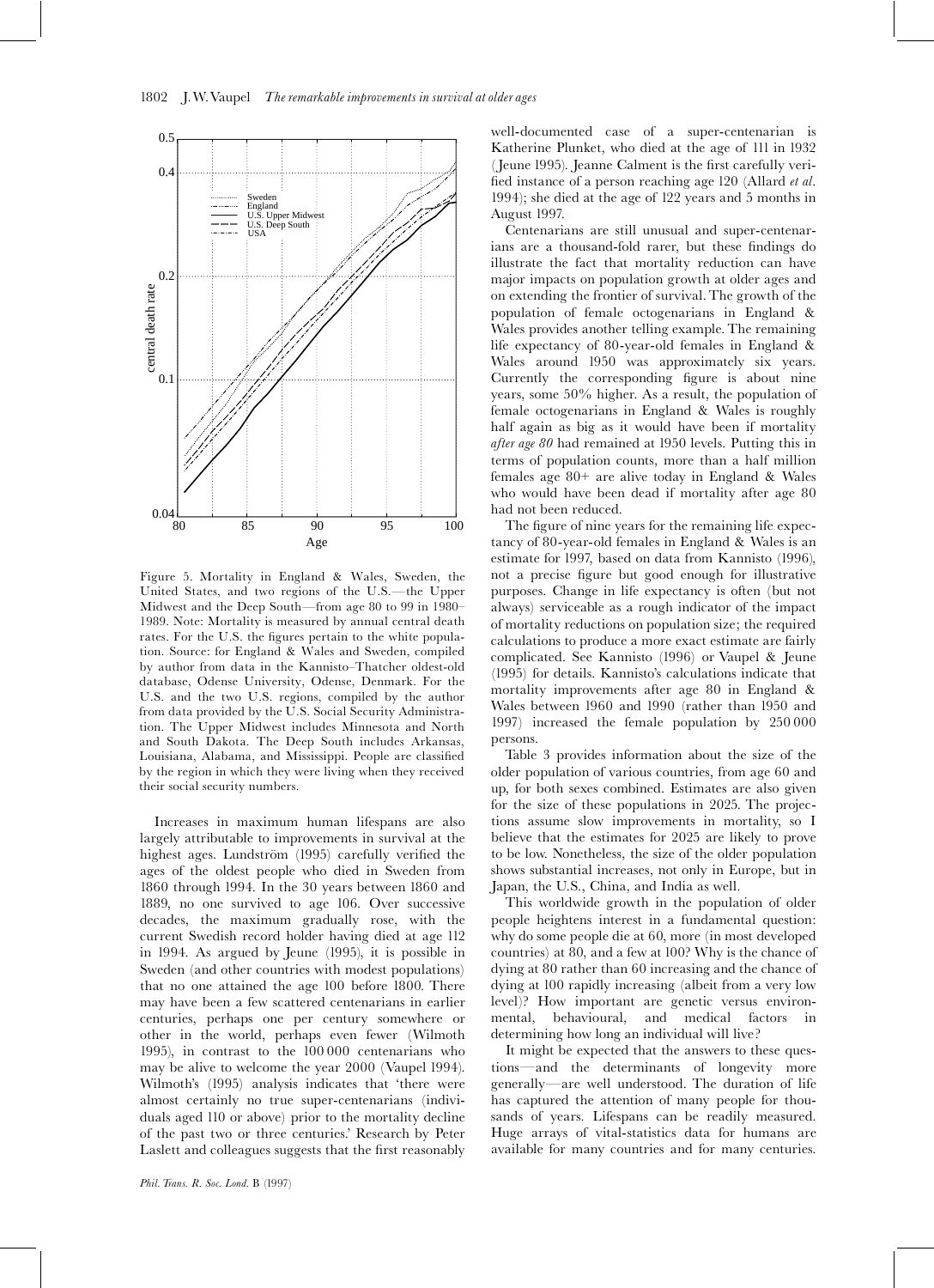Table 3. Proportion of population above age 60 (in  $\%$ ), and population above age 60 (in millions) for selected countries in 1996 and projected for 2025

|         |      | $\%60+$ | millions $60+$ |      |  |
|---------|------|---------|----------------|------|--|
| country | 1996 | 2025    | 1996           | 2025 |  |
| Italy   | 22   | 33      | 13             | 18   |  |
| Germany | 21   | 32      | 17             | 28   |  |
| U.K.    | 21   | 29      | 12             | 17   |  |
| France  | 20   | 30      | 12             | 18   |  |
| Japan   | 21   | 33      | 26             | 40   |  |
| U.S.A.  | 17   | 25      | 44             | 83   |  |
| China   | 9    | 20      | 115            | 290  |  |
| India   | 7    | 12      | 62             | 16   |  |

(Source: U.S. Bureau of the Census (1997).)

Masses of longevity and lifespan data are also available for thousands of other species.

A recent review, however, of the determinants of longevity (Christensen & Vaupel 1996) concludes that surprisingly little is known. The chance of reaching age 80 (or 90 or 100) is better for: (i) women than men, (ii) people born in this century rather than earlier, (iii) people born in developed countries, and (iv) people who have some favourable genes, such as the  $ApoE$  2 gene (Schächter et al. 1994). Smoking is certainly a health hazard at younger ages and probably at the oldest ages as well. Obesity may be a risk factor, and diet more generally is probably important. Some pharmaceuticals, such as dehydroepiandrosterone (DHEA), may increase survival at older ages. Studies of twins and other kinds of related individuals suggest that about 25% of the variation in adult lifespans appears to be attributable to genetic variation among individuals (McGue et al. 1993; Herskind et al. 1996). Some research in progress by two colleagues (Anatoli Yashin and Ivan Iachine) suggests that an additional 25% may be attributable to non-genetic characteristics that are more or less fixed by the time a person is 30 or so; characteristics such as educational achievement, socio-economic status, mother's and father's age at a person's birth, etc. Research on the relative importance for longevity of various candidate genes and non-genetic fixed attributes is, however, still at an early stage of development.

Barker's (1992, 1995) 'foetal-origins hypothesis' suggests that nourishment in utero and during infancy programs the development of risk factors for several important diseases of middle and old age. Other researchers have also concluded that nutrition and infections early in life have major effects on adult mortality (Kermack et al. 1934; Elo & Preston 1992; Fogel 1993). To the extent this is true, longevity may be determined by conditions in childhood and perhaps before birth. There is, however, conflicting evidence that suggests that current conditions (i.e., at older ages) may be more significant than conditions early in life. Kannisto (1994, 1996) finds current effects to be much more important than cohort effects on mortality after age 80. Christensen et al.  $(1995)$  find that from age

6 up to the oldest ages, twins (who tend to be born prematurely and at low birth weight) suffer the same age-specific death rates as singletons. And Kannisto  $et$ al. (1997) find 'no increased mortality in later life for cohorts born during famine'. Pinning down the nature and magnitude of possible lingering effects of early-life conditions on survival at advanced ages is an important research priority.

To conclude, let me reiterate the basic thrust of this review—over the past half century and especially in the most recent decades, remarkable improvements have been achieved in survival at older ages, including and along some dimensions especially at the highest ages. This progress has accelerated the growth of the population of older people and has advanced the frontier of human survival substantially beyond the extremes of longevity attained in pre-industrial times. The widely-held position that mortality at older ages is intractable is untenable. Little, however, is yet known about why mortality among the oldest-old has been so plastic since 1950. There is considerable (but still inadequate) knowledge of why some people die in infancy or childhood and why some people die prematurely at adult ages before age 60 or 70. Much less is known about why some people survive to age 80, others to age 90, and a few to age 100. The little that is known has largely been learned within the past few years and new findings (especially concerning genetic factors) are emerging at an accelerating rate. More research, especially in a country like England with a long and distinguished history of creative thinking and pathbreaking insights, could provide vitally-significant knowledge.

## **REFERENCES**

- Allard, M., Lebre, V. & Robine, J-M. 1994 Les 120 ans de Jeanne Calment. Le Cherche Midi Editeur, Paris.
- Barker, D. J. P. 1992 Fetal and infant origins of adult disease. BMJ.
- Barker, D. J. P. 1995 Fetal origins of coronary heart disease. Br. Med. J. 311, 171-174.
- Christensen, K. & Vaupel, J. W. 1996 Determinants of longevity: genetic, environmental, and medical factors.  $\tilde{J}$ . *Internal Med.*  $240, 333 - 341$ .
- Christensen, K., Vaupel, J. W., Holm, N. V. & Yashin, A. I. 1995 Mortality among twins after age 6. Br. Med.  $J.$  310, 432^436.
- Elo, I. T. & Preston, S.H. 1992 Effects of early-life condition on adult mortality: a review. Population Index  $\mathbf{58}(2)$ ,  $186-222$ .
- Fogel, R.W. 1993 Economic growth, population theory, and physiology: the bearing of long-term processes on the making of economic policy. Stockholm: The Nobel Foundation.
- Herskind, A. M., McGue, M., Holm, N.V., Soerensen,T. I. A., Harvald, B. & Vaupel, J.W. 1996 The heritability of human longevity: a population-based study of 2872 Danish twin pairs born 1870-1900. Hum. Genet. 97, 319-323.
- Jeune, B. 1995 In search of the first centenarians. In Exceptional longevity: from prehistory to the present (ed. B. Jeune & J. W. Vaupel), pp. 11^24. Odense, Denmark: Odense University Press.
- Kannisto, V. 1994 Development of oldest-old mortality, 1950–1990. Odense, Denmark: Odense University Press.
- Kannisto, V. 1996 The advancing frontier of survival: life tables for old age. Odense, Denmark: Odense University Press.
- Kannisto, V., Christensen, K. & Vaupel, J. W. 1997 No increased mortality in later life for cohorts born during famine. Am. J. Epidemiol. **145**(11), 987-994.